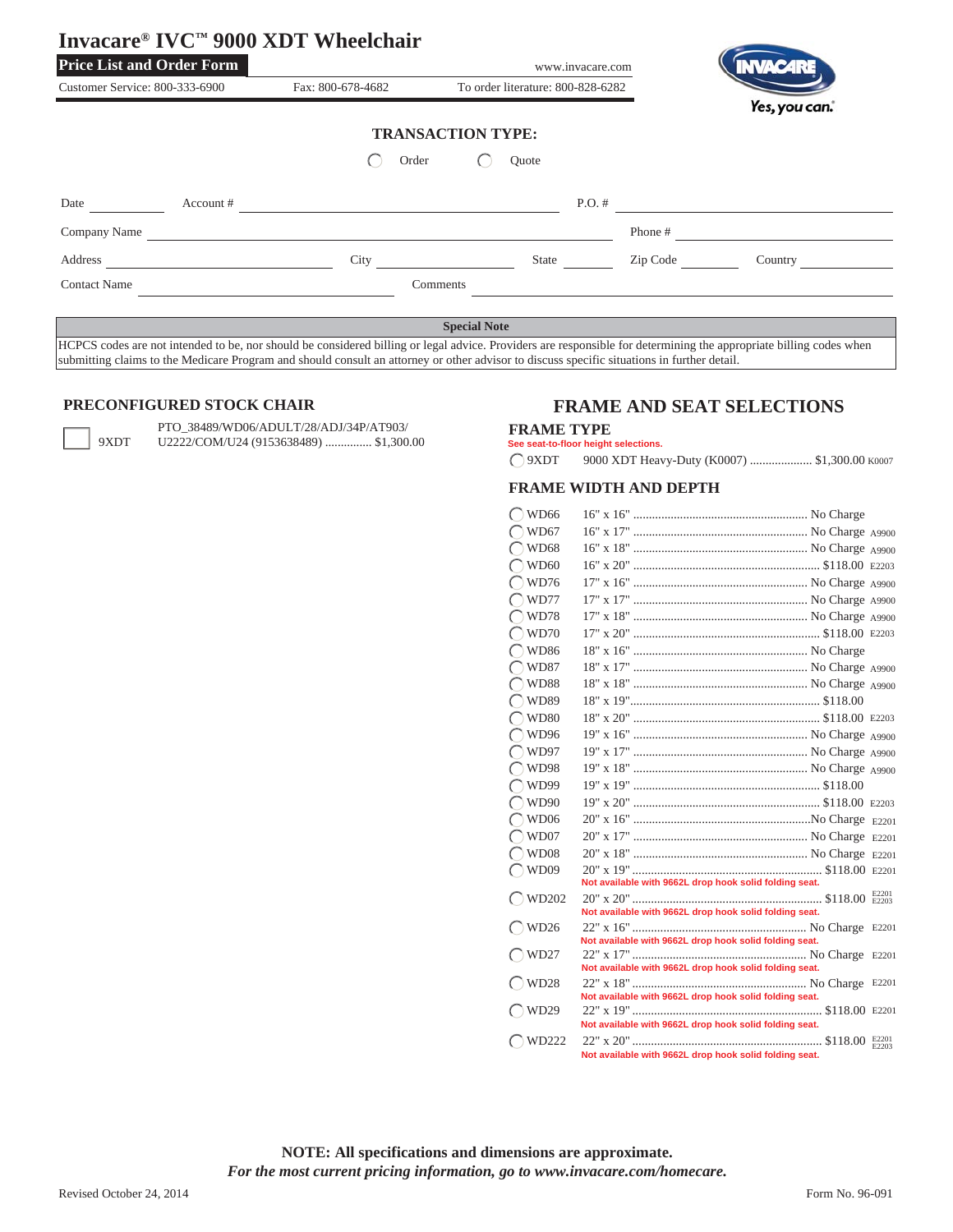## **FRAME AND SEAT SELECTIONS continued**

## **SEAT-TO-FLOOR HEIGHT**

|                  | These selections are based on 24" wheels and 8" casters. |  |
|------------------|----------------------------------------------------------|--|
|                  |                                                          |  |
| $\overline{C}$ H |                                                          |  |
| $\overline{C}T$  |                                                          |  |

# **ARM AND BACK OPTIONS**

#### **ARM TYPE**

#### **These selections come standard with removable flipback arm styles.**

| $\bigcap$ 18   | Full Length Fixed Ht Conv (10")  No Charge A9900  |       |
|----------------|---------------------------------------------------|-------|
| $\bigcap$ 19   | Full Length Adj Ht Conv (10"-14")  \$126.00 E0973 |       |
| $\bigcap$ 28   | Desk Length Fixed Ht Conv (10") No Charge A9900   |       |
| $\bigcap$ 29   | Desk Length Adj Ht Conv (10"-14")  \$126.00 E0973 |       |
| $\bigcap$ 19JY | Full Length Adj Ht Conv (8"-10")  \$130.00 E0973  |       |
| $\bigcap$ 29JY | Desk Length Adj Ht Conv (8"-10")  \$130.00        | E0973 |
| $\bigcap$ 78   | Full Length Fixed Ht SS (10") No Charge           |       |
| $\bigcap$ 79   | Full Length Adj Ht SS (10"-14")  \$126.00 E0973   |       |
| $\bigcap$ 88   | Desk Length Fixed Ht SS (10") No Charge           |       |
| $\bigcirc$ 89  | Desk Length Adj Ht SS (10"-14")  \$126.00 E0973   |       |

## **BACK TYPE**

| $\bigcirc$ ADJ               | Adjustable Back with 10° Bend 15"-19"  No Charge           |  |
|------------------------------|------------------------------------------------------------|--|
| $\bigcirc$ S <sub>1418</sub> | Straight Back with Push Handles (14"-18"). No Charge K0108 |  |

## **CASTERS**

#### **CASTER OPTIONS**

| $\bigcap$ 1228 | 8" x 1.75" Semi Pneu Casters Light Grey  \$56.00 A9900 |  |
|----------------|--------------------------------------------------------|--|
|                |                                                        |  |
| $\bigcap$ 1299 | 8" x 1" Solid Rubber Casters  No Charge                |  |

## **WHEELS**

#### **WHEEL OPTIONS**

| C 5244BK 24" HD Comp Pneu W/FF Inserts  \$298.00 E2213 |  |
|--------------------------------------------------------|--|
| ◯ U2244BK 24" Comp Urethane Treaded Tires  \$120.00    |  |
| ◯ U2222C 24" Comp Urethane Corded Tires  Standard      |  |

### **WHEEL OPTIONS (ONE ARM DRIVE)**

| These selections are not available with amputee attachment. |  |
|-------------------------------------------------------------|--|
| (9456L One Arm Drive with U2222C LH  \$606.00 E0958         |  |
| ◯ 9456R One Arm Drive with U2222C RH  \$606.00 E0958        |  |
| ◯ 9455L One Arm Drive with 5244BK HD LH  \$697.00 E0958     |  |
| ◯ 9455R One Arm Drive with 5244BK HD RH  \$697.00 E0958     |  |

#### **HANDRIM OPTIONS**

|                  | Not available with standard U2222C rear wheels.         |       |
|------------------|---------------------------------------------------------|-------|
| $\bigcap$ 1512   | Plastic Coated Aluminum Hndrms  \$85.00 A9900           |       |
|                  | Not available with 5244BK or U2244BK wheel options.     |       |
|                  |                                                         | E0967 |
| $\bigcap$ 1224-8 | 8 Alum Oblique Proj Hndrms, Plst Coated  \$252.00 A9900 |       |
| $\bigcap$ 1225-8 | 8 Alum Vert Proj Hndrms, Plst Coated  \$252.00 A9900    |       |

#### **WHEEL LOCKS**

9690B Pull-To-Lock Pivot Link Whl Locks (Std Hemi) .. No Charge 9691B Push-To-Lock Pivot Link Whl Locks (Std Adult) . No Charge

## **POSITIONING STRAP OPTIONS**

#### **SEAT POSITIONING STRAPS**

|                | ◯ 1311BK Airline Buckle Seat Positioning Strap  \$50.00 E0978 |  |
|----------------|---------------------------------------------------------------|--|
| $\bigcap$ 1515 | Push Button Style Seat Positioning Strap  \$50.00 Proof       |  |
|                | ◯ 1321BK Hook and Loop Seat Positioning strap  \$50.00 E0978  |  |

# **FRONT RIGGING OPTIONS**

## **FRONT RIGGING**

| T93HA            | Hemi S/A Ftrst Alum Ftplt with Heel Loops  \$93.00                    | E0951          |
|------------------|-----------------------------------------------------------------------|----------------|
| $\bigcap$ T93HC  | Hemi S/A Ftrst Comp Ftplt with Heel Loops  \$93.00                    | E0951          |
| $\bigcap$ T94HA  | Hemi Elev Legrests Aluminum Ftplt  \$180.00                           | K0195<br>E0990 |
| $\bigcap$ T94HC  | Hemi S/A Elev Legrests Comp Ftplt  \$180.00                           | K0195<br>E0990 |
| $\bigcap$ AHL4A  | Hemi Smartleg <sup>®</sup> Art Legrests 16" and Above  \$320.00       | K0053          |
| $\bigcap$ AHL4C  | Hemi Smartleg <sup>®</sup> Art Legrests 16" and Above  \$320.00 K0053 |                |
| $\bigcap$ H93M   | Hemi Minimum Swingaway Footrests  \$185.00 A9900                      |                |
| $\bigcap$ H93E   | Hemi Ext Swingaway Footrests  \$185.00 A9900                          |                |
| $\bigcap$ T93HAB | Hemi Bolt-Thru Footrests, Aluminum Footplates  \$90.00 A9900          |                |
| $\bigcap$ T93HCB | Hemi Bolt-Thru Footrests, Comp Footplates  \$90.00                    | A9900          |
|                  | (T94HAB Hemi Bolt-Thru Legrests, Aluminum Footplates  \$175.00        | A9900          |

#### **FOOTPLATE OPTIONS**

| $\bigcirc$ 1350 |                                                             |  |
|-----------------|-------------------------------------------------------------|--|
|                 | C AT5543 Adjustable Angle Flip-Up Footplates  \$67.00 K0040 |  |

#### **FOOTREST/LEGREST ACCESSORIES**

| E2213 | $\Box$ 1820 |                                         |  |
|-------|-------------|-----------------------------------------|--|
|       |             |                                         |  |
|       |             | <b>Standard on Swingaway footrests.</b> |  |